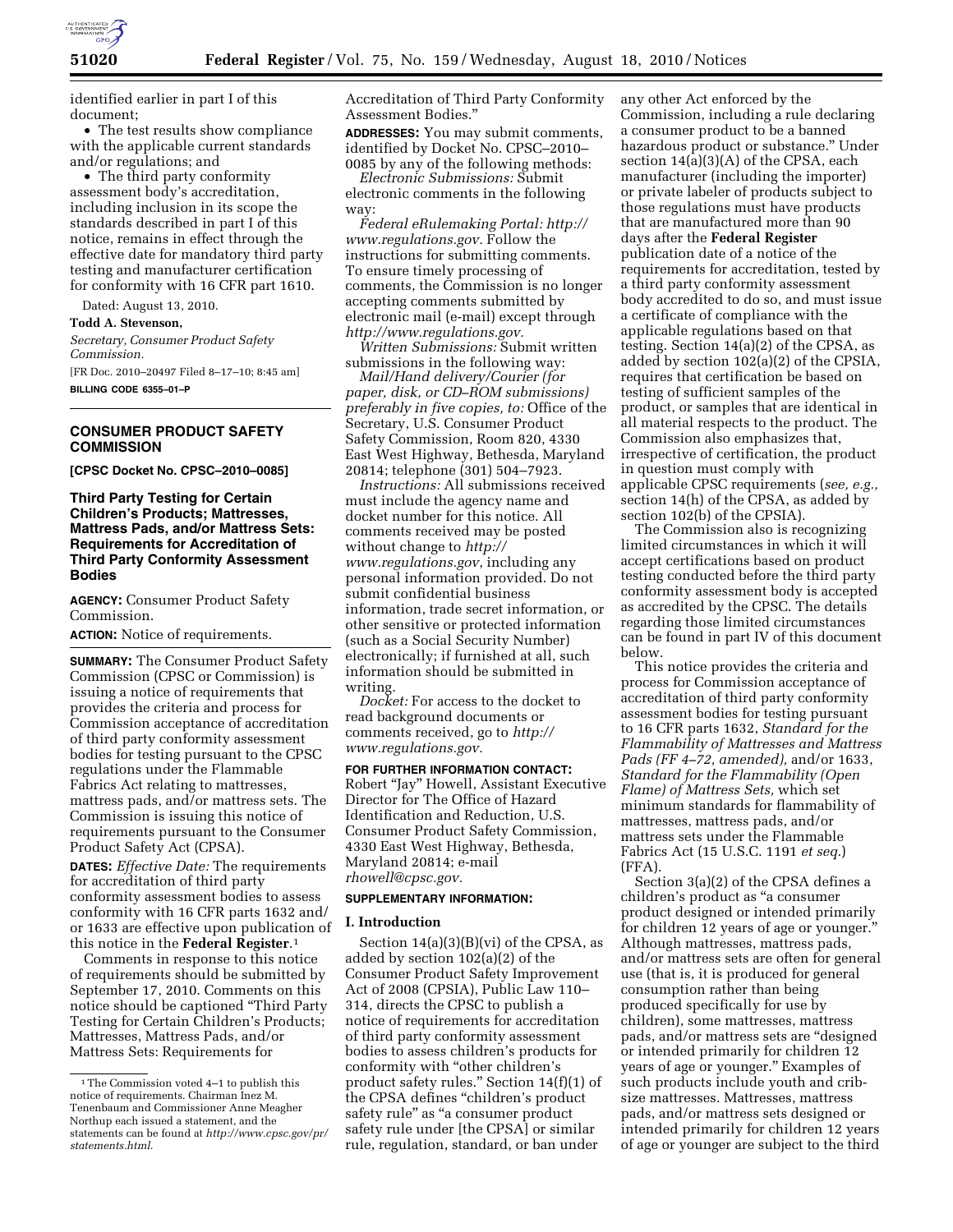party testing and certification requirements in section 14(a)(2) of the CPSA. Accordingly, this notice of requirements addresses the accreditation of conformity assessment bodies to test mattresses, mattress pads, and/or mattress sets designed or intended primarily for children 12 years of age or younger for conformity with 16 CFR parts 1632 and/or 1633.

Although section 14(a)(3)(B)(vi) of the CPSA directs the CPSC to publish a notice of requirements for accreditation of third party conformity assessment bodies to assess conformity with ''all other children's product safety rules,'' this notice of requirements is limited to the regulations identified immediately above.

The CPSC also recognizes that section 14(a)(3)(B)(vi) of the CPSA is captioned as ''All Other Children's Product Safety Rules,'' but the body of the statutory requirement refers only to ''other children's product safety rules.'' Nevertheless, section 14(a)(3)(B)(vi) of the CPSA could be construed as requiring a notice of requirements for "all" other children's product safety rules, rather than a notice of requirements for "some" or "certain" children's product safety rules. However, whether a particular rule represents a ''children's product safety rule'' may be subject to interpretation, and the Commission staff is continuing to evaluate which rules, regulations, standards, or bans are ''children's product safety rules.'' The CPSC intends to issue additional notices of requirements for other rules which the Commission determines to be ''children's product safety rules.''

This notice of requirements applies to all third party conformity assessment bodies as described in section 14(f)(2) of the CPSA. Generally speaking, such third party conformity assessment bodies are: (1) Third party conformity assessment bodies that are not owned, managed, or controlled by a manufacturer or private labeler of a children's product to be tested by the third party conformity assessment body for certification purposes; (2) ''firewalled'' conformity assessment bodies (those that are owned, managed, or controlled by a manufacturer or private labeler of a children's product to be tested by the third party conformity assessment body for certification purposes and that seek accreditation under the additional statutory criteria for ''firewalled'' conformity assessment bodies); and (3) third party conformity assessment bodies owned or controlled, in whole or in part, by a government.

The Commission requires baseline accreditation of each category of third

party conformity assessment body to the International Organization for Standardization (ISO)/International Electrotechnical Commission (IEC) Standard 17025:2005, ''General Requirements for the Competence of Testing and Calibration Laboratories.'' The accreditation must be by an accreditation body that is a signatory to the International Laboratory Accreditation Cooperation-Mutual Recognition Arrangement (ILAC–MRA), and the scope of the accreditation must include testing in accordance with the regulations identified earlier in part I of this document for which the third party conformity assessment body seeks to be accredited.

(A description of the history and content of the ILAC–MRA approach and of the requirements of the ISO/IEC 17025:2005 laboratory accreditation standard is provided in the CPSC staff briefing memorandum ''Third Party Conformity Assessment Body Accreditation Requirements for Testing Compliance with 16 CFR Part 1501 (Small Parts Regulations),'' dated November 2008 and available on the CPSC's Web site at *[http://www.cpsc.gov/](http://www.cpsc.gov/library/foia/foia09/brief/smallparts.pdf)  [library/foia/foia09/brief/smallparts.pdf.](http://www.cpsc.gov/library/foia/foia09/brief/smallparts.pdf)*)

The Commission has established an electronic accreditation registration and listing system that can be accessed via its Web site at *[http://www.cpsc.gov/](http://www.cpsc.gov/ABOUT/Cpsia/labaccred.html) [ABOUT/Cpsia/labaccred.html.](http://www.cpsc.gov/ABOUT/Cpsia/labaccred.html)* 

The Commission stayed the enforcement of certain provisions of section 14(a) of the CPSA in a notice published in the **Federal Register** on February 9, 2009 (74 FR 6396); the stay applied to testing and certification of various products, including mattresses, mattress pads, and mattress sets. On December 28, 2009, the Commission published a notice in the **Federal Register** (74 FR 68588) revising the terms of the stay. One section of the December 28, 2009, notice addressed ''Consumer Products Subject to Pre-Existing Requirements, but That May Be Subject to Additional Requirements for Children's Products When the Commission Issues a Notice of Requirements for the Children's Product or That May Be Subject to Additional Certification Requirements.'' The December 28, 2009, notice announced the lifting of the stay with regard to mattresses, mattress pads, and mattress sets that are not children's products. As the factor preventing the stay from being lifted in the December 28, 2009, notice with regard to the testing and certification of children's products subject to 16 CFR parts 1632 and/or 1633 was the absence of a notice of requirements, publication of this notice

has the effect of lifting the stay with regard to those products.

The Commission noted in the December 28, 2009, notice that the stay of enforcement did not extend to guaranties under the FFA. The manufacturer or supplier of mattresses, mattress pads and/or mattress sets may issue a guaranty, based on reasonable and representative testing, that the product complies with FFA standards. The holder of a valid guaranty is not subject to criminal prosecution under section 7 of the FFA (penalties) for a violation of section 3 of the FFA (prohibited transactions).

The reasonable and representative tests sufficient for the issuance of an FFA guaranty are generally performed by the manufacturer; those tests are sufficient for the issuance of a general conformity certification for nonchildren's products under section 14(a)(1) of the CPSA. However, because section 14(a)(2) of the CPSA requires children's products subject to a children's product safety rule to be tested by an accredited third party conformity assessment body, reasonable and representative tests performed by a manufacturer sufficient for the issuance of an FFA guaranty are not sufficient for the issuance of a certification of compliance with 16 CFR part 1632 and/or 1633 for mattresses, mattress pads, and/or mattress sets designed or intended primarily for children 12 years of age or younger (unless the manufacturer's facility is a CPSCaccepted firewalled conformity assessment body).

The smoldering ignition testing and the open flame testing required in 16 CFR parts 1632 and 1633 are based on prototype testing. Prototype testing must be conducted by a CPSC-accepted third party conformity assessment body to form the basis for certification of final production mattresses, mattress pads, and/or mattress sets designed or intended primarily for children 12 years of age or younger, but only if the prototype is the same as the production unit with respect to materials, components, design, and method of assembly. The smoldering ignition rule (16 CFR part 1632) contemplates substitution of materials such as ticking. The ticking substitution test must also be conducted by a CPSC-accepted third party laboratory if used on a mattress and/or mattress pad designed or intended primarily for children 12 years of age or younger.

This notice of requirements is effective on August 18, 2010. Further, as the publication of this notice of requirements effectively lifts the stay of enforcement with regard to testing and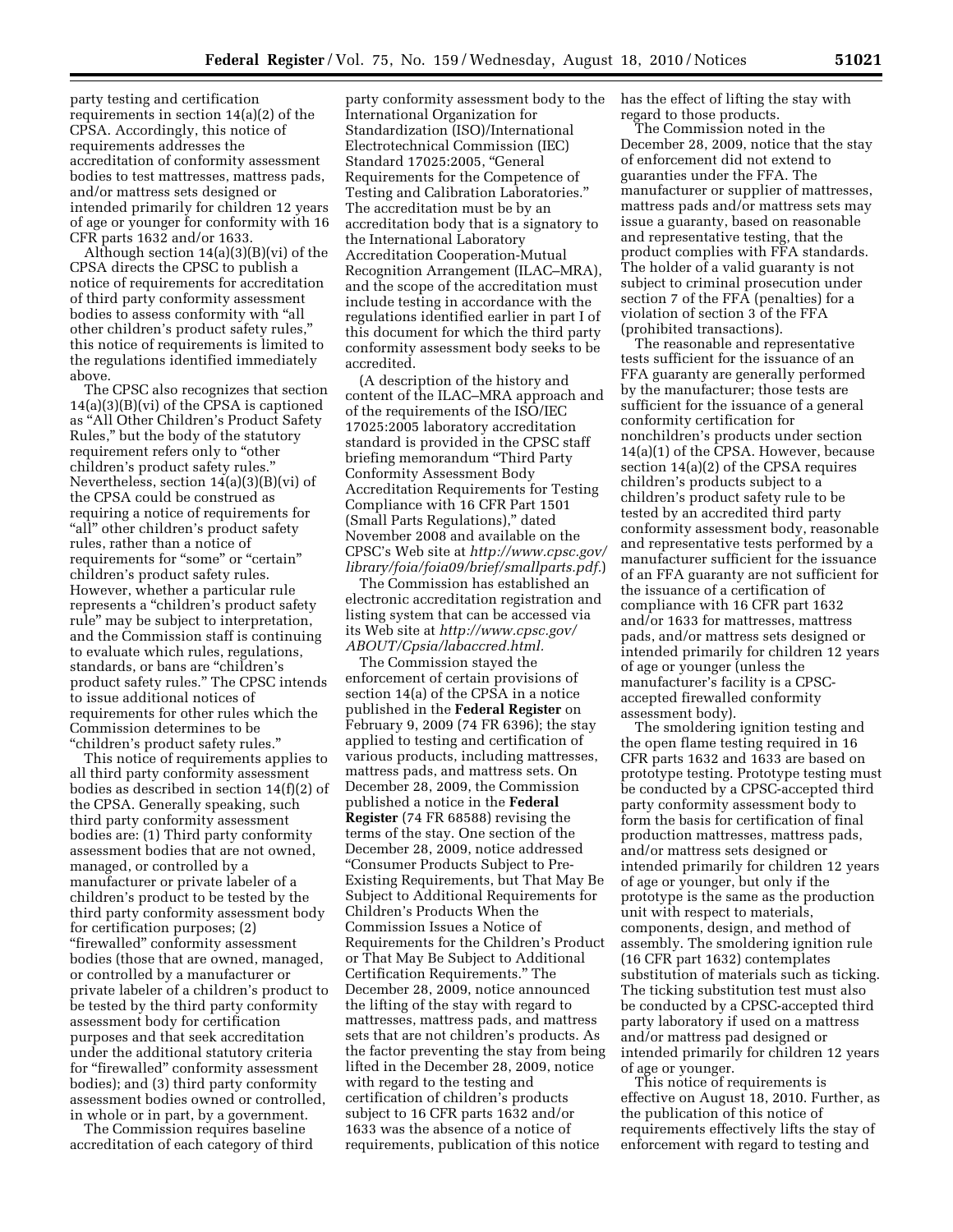certifications of children's products subject to 16 CFR parts 1632 and/or 1633, each manufacturer of such a product must have any such product manufactured after November 16, 2010 tested by a third party conformity assessment body accredited to do so and must issue a certificate of compliance with 16 CFR parts 1632 and/or 1633 based on that testing. (Under the CPSA, the term "manufacturer" includes anyone who manufactures or imports a product.)

This notice of requirements is exempt from the notice and comment rulemaking requirements of the Administrative Procedure Act, 5 U.S.C. 553 (*see* section 14(a)(3)(G) of the CPSA, as added by section 102(a)(2) of the CPSIA (15 U.S.C. 2063(a)(3)(G)).

### **II. Accreditation Requirements**

# *A. Baseline Third Party Conformity Assessment Body Accreditation Requirements*

For a third party conformity assessment body to be accredited to test children's products for conformity with the test methods in the regulations identified earlier in part I of this document, it must be accredited by an ILAC–MRA signatory accrediting body, and the accreditation must be registered with, and accepted by, the Commission. A listing of ILAC–MRA signatory accrediting bodies is available on the Internet at *[http://ilac.org/](http://ilac.org/membersbycategory.html)  [membersbycategory.html.](http://ilac.org/membersbycategory.html)* The accreditation must be to ISO Standard ISO/IEC 17025:2005, ''General Requirements for the Competence of Testing and Calibration Laboratories,'' and the scope of the accreditation must expressly include testing to the regulations in 16 CFR parts 1632, *Standard for the Flammability of Mattresses and Mattress Pads (FF 4–72, amended)* and/or 1633, *Standard for the Flammability (Open Flame) of Mattress Sets.* A true copy, in English, of the accreditation and scope documents demonstrating compliance with the requirements of this notice must be registered with the Commission electronically. The additional requirements for accreditation of firewalled and governmental conformity assessment bodies are described in parts II.B and II.C of this document below.

The Commission will maintain on its Web site an up-to-date listing of third party conformity assessment bodies whose accreditations it has accepted and the scope of each accreditation. Subject to the limited provisions for acceptance of ''retrospective'' testing noted in part IV below, once the Commission adds a third party

conformity assessment body to that list, the third party conformity assessment body may commence testing of children's products to support the manufacturer's certification that the product complies with the regulations identified earlier in part I of this document.

*B. Additional Accreditation Requirements for Firewalled Conformity Assessment Bodies* 

In addition to the baseline accreditation requirements in part II.A of this document above, firewalled conformity assessment bodies seeking accredited status must submit to the Commission copies, in English, of their training documents showing how employees are trained to notify the Commission immediately and confidentially of any attempt by the manufacturer, private labeler, or other interested party to hide or exert undue influence over the third party conformity assessment body's test results. This additional requirement applies to any third party conformity assessment body in which a manufacturer or private labeler of a children's product to be tested by the third party conformity assessment body owns an interest of ten percent or more. While the Commission is not addressing common parentage of a third party conformity assessment body and a children's product manufacturer at this time, it will be vigilant to see if this issue needs to be addressed in the future.

As required by section 14(f)(2)(D) of the CPSA, the Commission must formally accept, by order, the accreditation application of a third party conformity assessment body before the third party conformity assessment body can become an accredited firewalled conformity assessment body.

### *C. Additional Accreditation Requirements for Governmental Conformity Assessment Bodies*

In addition to the baseline accreditation requirements of part II.A of this document above, the CPSIA permits accreditation of a third party conformity assessment body owned or controlled, in whole or in part, by a government if:

• To the extent practicable, manufacturers or private labelers located in any nation are permitted to choose conformity assessment bodies that are not owned or controlled by the government of that nation;

• The third party conformity assessment body's testing results are not subject to undue influence by any other

person, including another governmental entity;

• The third party conformity assessment body is not accorded more favorable treatment than other third party conformity assessment bodies that have been accredited in the same nation;

• The third party conformity assessment body's testing results are accorded no greater weight by other governmental authorities than those of other accredited third party conformity assessment bodies; and

• The third party conformity assessment body does not exercise undue influence over other governmental authorities on matters affecting its operations or on decisions by other governmental authorities controlling distribution of products based on outcomes of the third party conformity assessment body's conformity assessments.

The Commission will accept the accreditation of a governmental third party conformity assessment body if it meets the baseline accreditation requirements of part II.A of this document above and meets the additional conditions stated here. To obtain this assurance, CPSC staff will engage the governmental entities relevant to the accreditation request.

# **III. How Does a Third Party Conformity Assessment Body Apply for Acceptance of Its Accreditation?**

The Commission has established an electronic accreditation acceptance and registration system accessed via the Commission's Internet site at *[http://](http://www.cpsc.gov/about/cpsia/labaccred.html)  [www.cpsc.gov/about/cpsia/](http://www.cpsc.gov/about/cpsia/labaccred.html) [labaccred.html.](http://www.cpsc.gov/about/cpsia/labaccred.html)* The applicant provides, in English, basic identifying information concerning its location, the type of accreditation it is seeking, electronic copies of its ILAC–MRA accreditation certificate and scope statement, and firewalled third party conformity assessment body training document(s), if relevant.

Commission staff will review the submission for accuracy and completeness. In the case of baseline third party conformity assessment bodies and government-owned or government-operated conformity assessment bodies, when that review and any necessary discussions with the applicant are satisfactorily completed, the third party conformity assessment body in question is added to the CPSC's list of accredited third party conformity assessment bodies at *[http://](http://www.cpsc.gov/about/cpsia/labaccred.html) [www.cpsc.gov/about/cpsia/](http://www.cpsc.gov/about/cpsia/labaccred.html) [labaccred.html.](http://www.cpsc.gov/about/cpsia/labaccred.html)* In the case of a firewalled conformity assessment body seeking accredited status, when the